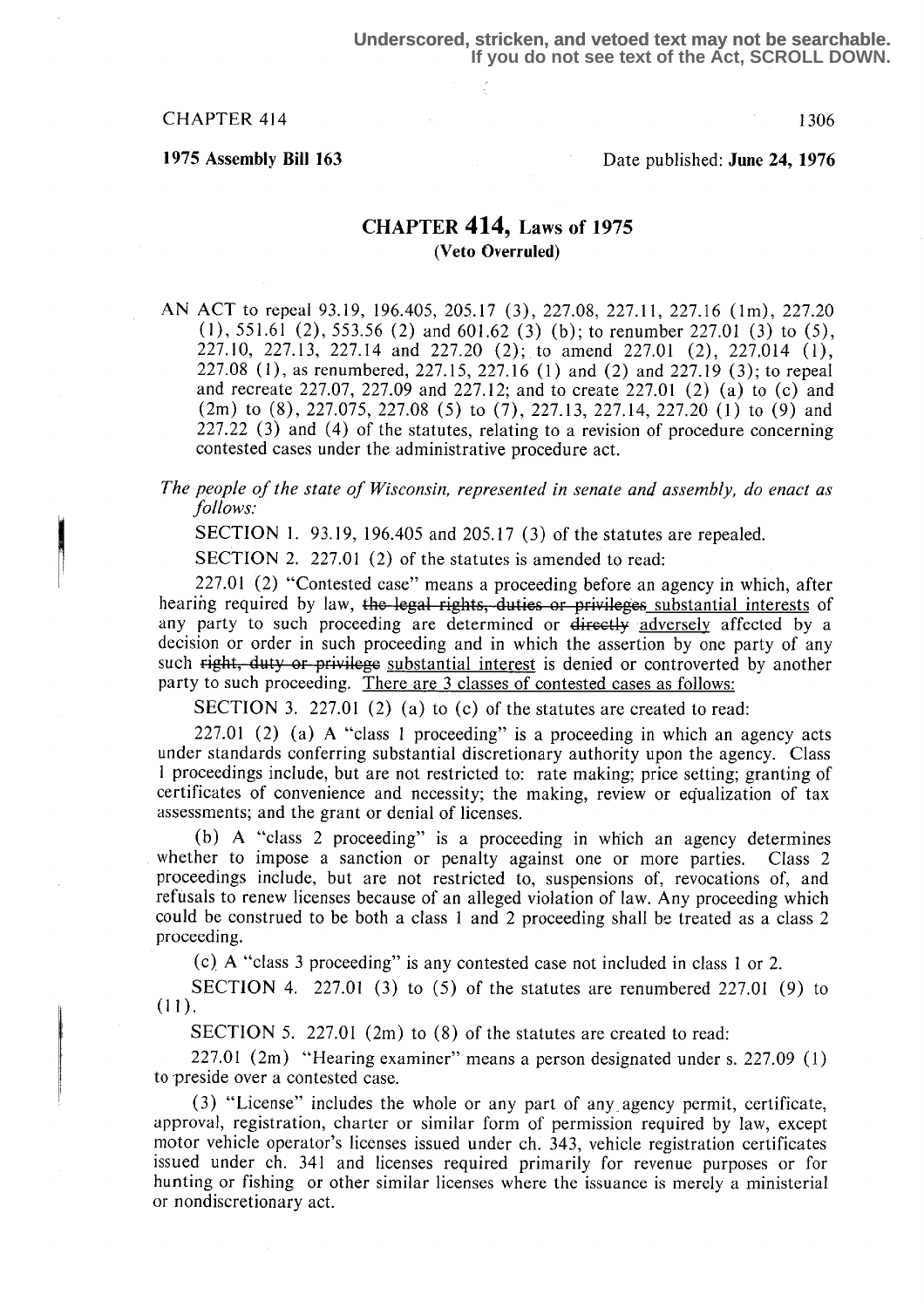(4) "Licensing" includes the agency process respecting the grant, denial, renewal, revocation, suspension, annulment, withdrawal or amendment of a license.

(5) "Official of the agency" means a secretary, commissioner or member of any board of any agency.

(6) "Party" means each person or agency named or admitted as a party. Any person whose substantial interests may be adversely affected by any proposed agency action in a contested case shall be admitted as a party.

(7) "Person" means a person as defined in s: 990.01 (26) .

(8) A "person aggrieved" includes any person or agency whose substantial interests are adversely affected by a determination of an agency.

SECTION 6. 227.014 (1) of the statutes is amended to read:

227.014 (1) Except as provided in sub. (2) and  $\epsilon$ . 227.08, and except as rulemaking authority is conferred upon the revisor of statutes as otherwise expressly provided in this chapter, nothing in this chapter confers rule-making authority upon or augments the rule-making authority of any agency.

SECTION 7. 227.07 of the statutes is repealed and recreated to read:

 $227.07$  Contested cases; notice; hearing; records.  $(1)$  In a contested case, all parties shall be afforded an opportunity for hearing after reasonable notice . Except in the case of an emergency, reasonable notice shall consist of mailing notice to known interested parties at least 10 days prior to the hearing.

 $(2)$  The notice shall include:

(a) A statement of the time, place, and nature of the hearing,' including whether the case is a class 1, 2 or 3 proceeding.

(b) A statement of the legal authority and jurisdiction under which the hearing is to be held, and, in the case of a class 2 proceeding, a reference to the particular statutes and rules involved.

(c) A short and plain statement of the matters asserted . If the agency or other party is unable to state the matters with specificity at the time the notice is served, the notice may be limited to a statement of the issues involved .

(3) Opportunity shall be afforded all parties to present evidence and to rebut or offer countervailing evidence.

(4) (a) In any action to be set for hearing, the agency or hearing examiner may direct the parties to appear before it for a conference to consider:

1. The clarification of issues.

2. The necessity or desirability of amendments to the pleadings.

<sup>3</sup> . The possibility of obtaining admissions of fact and of documents which will avoid unnecessary proof.

4. The limitation of the number of witnesses.

<sup>5</sup> . Such other matters as may aid in the disposition of the action .

(b) The agency or hearing examiner presiding at the conference shall make a memorandum for the record which summarizes the action taken at the conference, the amendments allowed to the pleadings and the agreements made by the parties as to any of the matters considered, and which limits the issues for hearing to those not disposed of by admissions or agreements of the parties. Such memorandum controls the subsequent course of the action, unless modified at the hearing to prevent manifest injustice.

(5) Unless precluded by law, informal disposition may be made of any contested case by stipulation, agreed settlement, consent order or default. In any proceeding in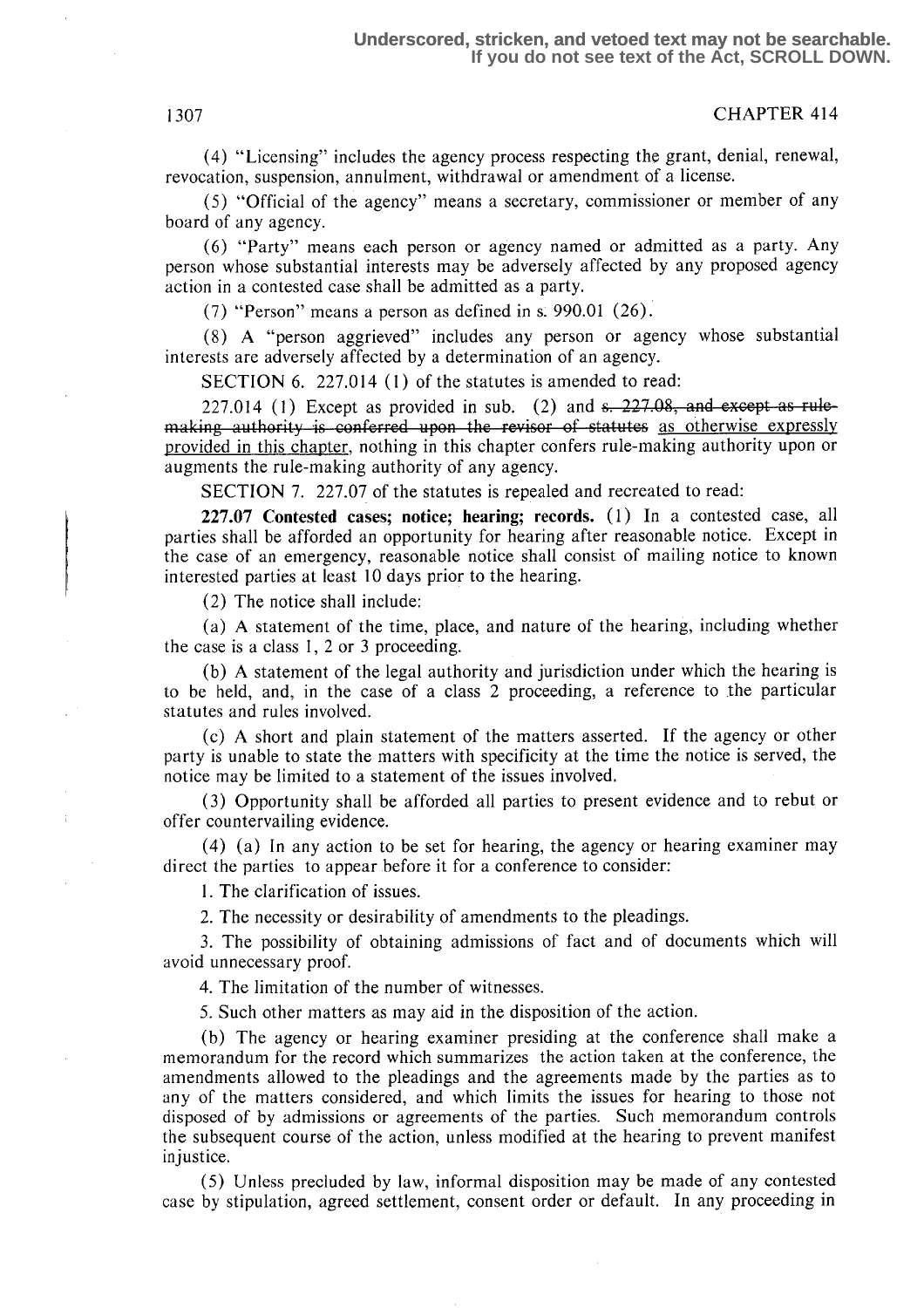which a hearing is required by law, if there is no such hearing, the agency shall record in writing the reason why no such hearing was held, and shall make copies available to interested persons.

(6) The record in a contested case shall include:

(a) All applications, pleadings, motions, intermediate rulings and exhibits and appendices thereto.

(b) Evidence received or considered, stipulations and admissions.

(c) A statement of matters officially noticed.

(d) Questions and offers of proof, objections, and rulings thereon.

(e) Any proposed findings or decisions and exceptions .

(f) Any decision, opinion or report by the agency or hearing examiner.

(7) All staff memoranda and staff data, not admitted as evidence in a contested case, which are submitted to the hearing examiner or officials of the agency in connection with their consideration of the case, are not part of the official record but shall be made a part of the file and shall be served on all parties. Any party may, within 10 days of service of such memoranda or data, submit comments thereon to the examiner or officials and such comments shall also be served on all parties and placed in the file.

(8) A stenographic, electronic or other record of oral proceedings shall be made in any class 2 or class 3 proceeding and in any class I proceeding when requested by a party. Each agency may establish rules relating to the transcription of the record into a written transcript and the providing of free copies of the written transcript. Rules may require a purpose for transcription which is deemed by the agency to be reasonable, such as appeal, and if this test is met to the satisfaction of the agency, the record shall be transcribed at the agency's expense. Rules may require a showing of impecuniousness or financial need as a basis for providing a free copy of the transcript, otherwise a reasonable compensatory fee may be charged. If any agency does not adopt such rules, then it must transcribe the record and provide free copies of written transcripts upon request. In any event, an agency shall not refuse to provide a written transcript if the person making the request pays a reasonable compensatory fee for the transcription and for the copy. This section does not apply where a transcript fee is specifically provided by law.

(9) The factual basis of the decision shall be solely the evidence and matters officially noticed.

SECTION 8. 227.075 of the statutes is created to read:

227.075 Right to hearing. (1) In addition to any other right provided by law, any person filing a written request with an agency for hearing shall have the right to a hearing which shall be treated as a contested case if:

(a) A substantial interest of the person is injured in fact or threatened with injury by agency action or inaction;

(b) There is no evidence of legislative intent that the interest is not to be protected;

(c) The injury to the person requesting a hearing is different in kind or degree from injury to the general public caused by the agency action or inaction; and

(d) There is a dispute of material fact.

(2) Any denial of a request for a hearing shall be in writing, shall state the reasons for denial, and is an order reviewable under this chapter. If the agency does not enter an order disposing of the request for hearing within 20 days from the date of filing, the request shall be deemed denied as of the end of the 20-day period.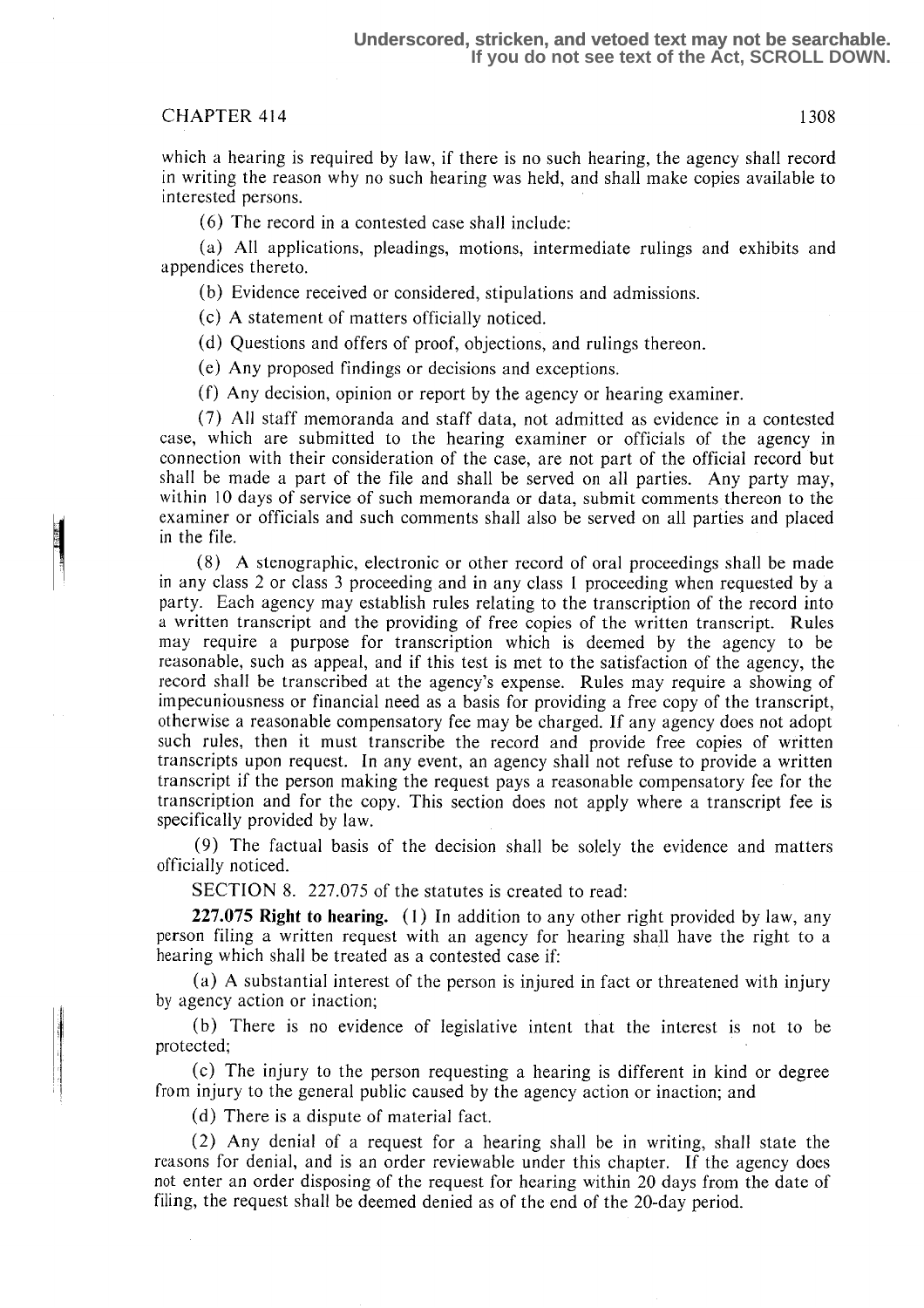(3) This section does not apply to rule-making proceedings or rehearings, or to actions where hearings at the discretion of the agency are expressly authorized by law.

SECTION 9. 227.08 of the statutes is repealed.

SECTION 10. 227.08  $(5)$  to  $(7)$  of the statutes are created to read:

227.08 (5) Documentary evidence may be received in the form of copies or excerpts, if the original is not readily available. Upon request, parties shall be given an opportunity to compare the copy with the original .

(6) A party may conduct :cross-examinations reasonably required for a full and true disclosure of the facts.

(7) In any class 2 proceeding, each party shall have the right, prior to the date set for hearing, to take and preserve evidence as provided in ch. 887. In any class 1 or class 3 proceeding, an agency may by rule permit the taking and preservation of evidence, but in every such proceeding the taking and preservation of evidence shall be permitted with respect to a witness:

(a) Who is beyond reach of the subpoena of the agency;

(b) Who is about to go out of the state, not intending to return in time for the hearing;

(c) Who is so sick, infirm or aged as to make it probable that he will not be able to attend the hearing; or

(d) Who is a member of the legislature, if any committee of the same or the house of which he is a member is in session, provided he waives his privilege.

SECTION 11. 227.09 of the statutes is repealed and recreated to read:

227.09 Hearing examiners; examination of evidence by agency. (1) An agency may designate an official of the agency or an employe on its staff or borrowed from another agency pursuant to s. 16.24 or 20.901 as a hearing examiner to preside over any contested case. Subject to rules of the agency, examiners presiding at hearings may:

(a) Administer oaths and affirmations.

(b) Issue subpoenas authorized by law.

(c) Rule on offers of proof and receive relevant evidence.

(d) Take depositions or have depositions taken when permitted by law .

(e) Regulate the course of the hearing.

(f) Hold conferences for the settlement or simplification of the issues by consent of the parties.

(g) Dispose of procedural requests or similar matters.

(h) Make or recommend findings of fact, conclusions of law and decisions to the extent permitted by law.

(i) Take other action authorized by agency rule consistent with this chapter.

(2) In any contested case which is a class 2 or class 3 proceeding, where a majority of the officials of the agency who are to render the final decision are not present for the hearing, the hearing examiner presiding at the hearing shall prepare a proposed decision, including findings of fact, conclusions of law, order and opinion, in a form that may be adopted as the final decision in the case. The proposed decision shall be a part of the record and shall be served by the agency on all parties. Each party adversely affected by the proposed decision shall be given an opportunity to file objections to the proposed decision, briefly stating the reasons and authorities for each objection, and to argue with respect to them before the officials who are to participate in the decision. The agency may direct whether such argument shall be written or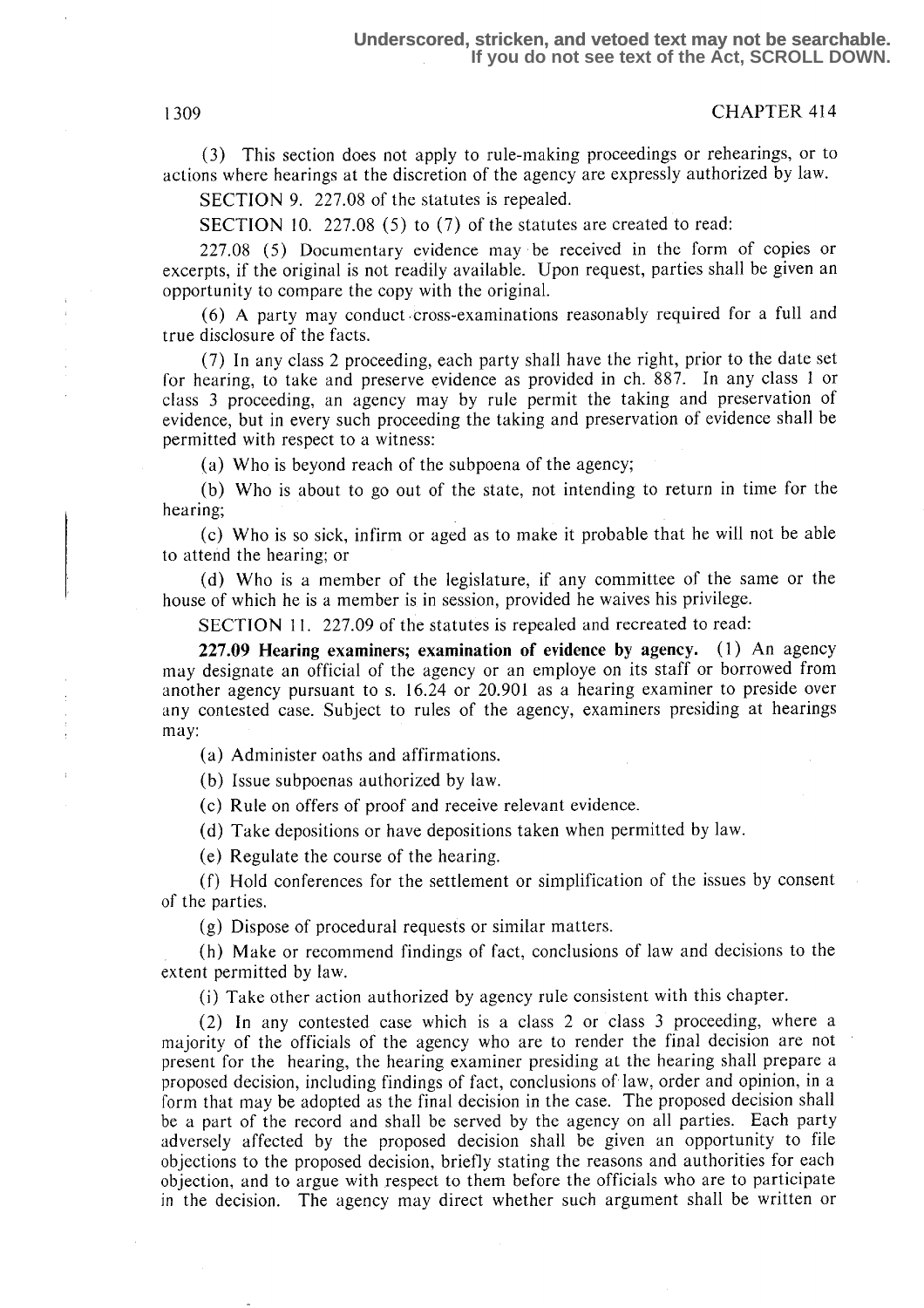oral. If an agency's decision varies in any respect from the decision of the hearing examiner, the agency's decision shall include an explanation of the basis for each variance.

(3) With respect to contested cases, an agency may by rule or in a particular case may by order:

(a) Direct that the hearing examiner's decision be the final decision of the agency;

(b) Except as provided in sub. (2) or (4), direct that the record be certified to it without an intervening proposed decision; or

(c) Direct that the procedure in sub. (2) be followed, except that in a class 1 proceeding both written and oral argument may be limited.

(4) Notwithstanding any other provision of this section, in any contested case, when a majority of the officials of the agency who are to render the final decision have not heard the case or read the record, the decision, if adverse to a party to the proceeding other than the agency itself, shall not be made until a proposed decision is served upon the parties and an opportunity is afforded to each party adversely affected to file objections and present briefs or oral argument to the officials who are to render the decision. The proposed decision shall contain a statement of the reasons therefor and of each issue of fact or law necessary to the proposed decision, prepared by the person who conducted the hearing or one who has read the record. The parties by written stipulation may waive compliance with this subsection.

(5) In any class 2 proceeding, if the decision to file a complaint or otherwise commence a proceeding to impose a sanction or penalty is made by one or more of the officials of the agency, the hearing examiner shall not be an official of the agency and the procedure described in sub. (2) shall be followed.

(6) The functions of persons presiding at a hearing or participating in proposed or final decisions shall be performed in an impartial manner. A hearing examiner or agency official may at any time disqualify himself. In class 2 and 3 proceedings, on the filing in good faith of a timely and sufficient affidavit of personal bias or other disqualification of a hearing examiner or official, the agency shall determine the matter as part of the record and decision in the case.

(7) (a) Notwithstanding any other provision of law, the hearing examiner presiding at a hearing may order such protective measures as are necessary to protect the trade secrets of parties to the hearing.

(b) In this subsection, "trade secret" has the meaning given under s. 943 .205 (2)  $(a)$ .

SECTION 12. 227.10 of the statutes is renumbered 227.08, and 227.08  $(1)$ , as renumbered, is amended to read:

227.08 (1) Agencies shall not be bound by common law or statutory rules of evidence. They shall admit all testimony having reasonable probative value, but shall exclude immaterial, irrelevant or unduly repetitious testimony. They shall give effect to the rules of privilege recognized by law. Basic principles of relevancy, materiality and probative force, as recognized in equitable proceedings, shall govern the proof of all questions of fact. Objections to evidentiary offers and offers of proof of evidence not admitted may be made and shall be noted in the record.

SECTION 13. 227.11 of the statutes is repealed.

SECTION 14. 227.12 of the statutes is repealed and recreated to read:

227.12 Petitions for rehearing in contested cases. (1) A petition for rehearing shall not be a prerequisite for appeal or review. Any party to a contested case who deems himself aggrieved by a final order may, within 20 days after entry of the order,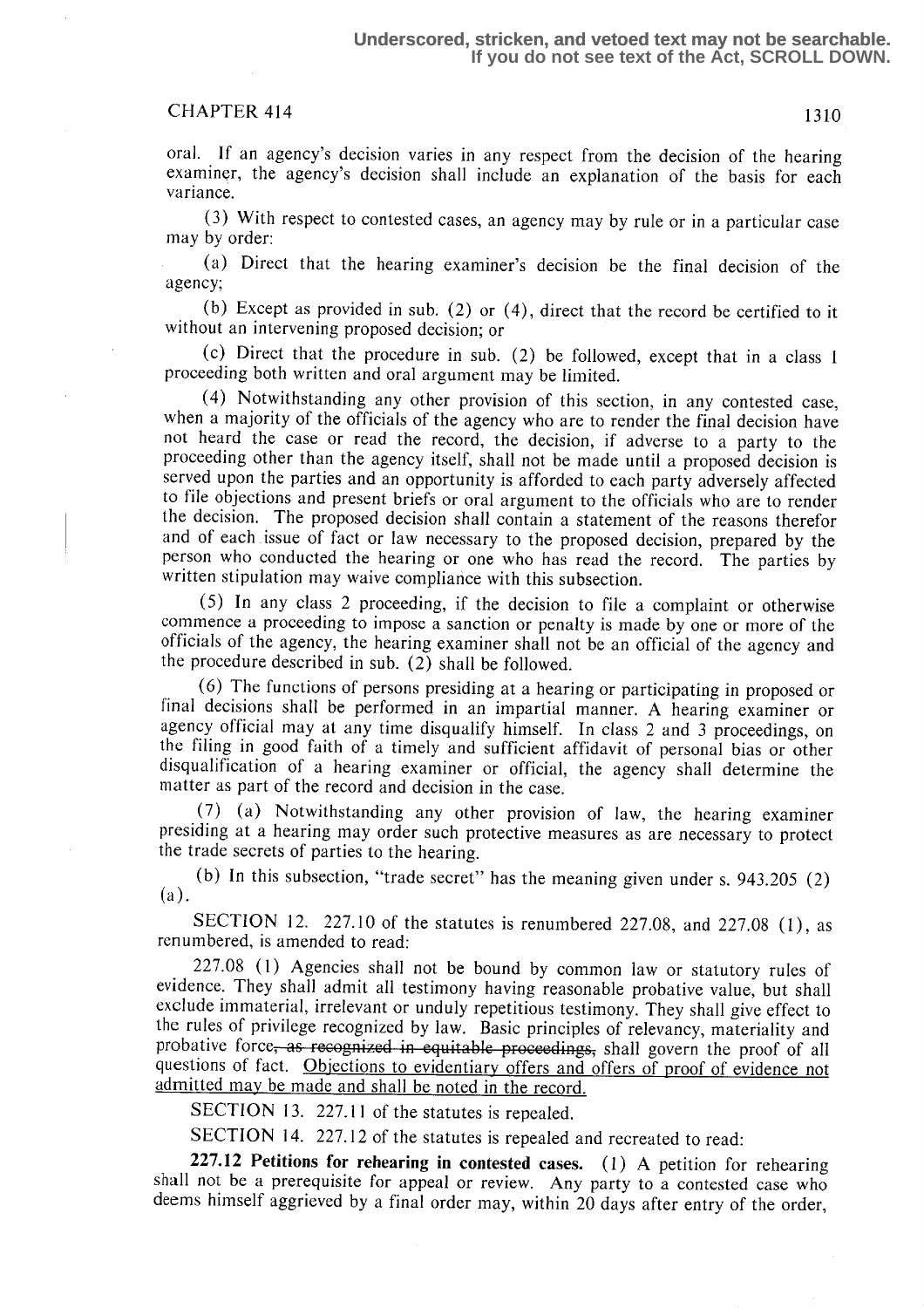file a written petition for rehearing which shall specify in detail the grounds for the relief sought and supporting authorities. An agency may order a rehearing on its own motion within 20 days after a final order. This subsection does not apply to s. 17 .025  $(3)$   $(e)$ .

(2) The filing of a petition for rehearing shall not suspend or delay the effective date of the order, and the order shall take effect on the date fixed by the agency and shall continue in effect unless the petition is granted or until the order is superseded, modified, or set aside as provided by law.

(3) Rehearing will be granted only on the basis of:

(a) Some material error of law.

(b) Some material error of fact.

(c) The discovery of new evidence sufficiently strong to reverse or modify the order, and which could not have been previously discovered by due diligence.

(4) Copies of petitions for rehearing shall be served on all parties of record . Parties may file replies to the petition.

(5) The agency may order a rehearing or enter an order with reference to the petition without a hearing, and shall dispose of the petition within 20 days after it is filed. If the agency does not enter an order disposing of the petition within the 20-day period, the petition shall be deemed to have been denied as of the expiration of the 20 day period.

(6) Upon granting a rehearing, the agency shall set the matter for further proceedings as soon as practicable. Proceedings upon rehearing shall conform as nearly may be to the proceedings in an original hearing except as the agency may otherwise direct . If in the agency's judgment, after such rehearing it appears that the original decision, order or determination is in any respect unlawful or unreasonable, the agency may reverse, change, modify or suspend the same accordingly. Any the agency may reverse, change, modify or suspend the same accordingly. decision, order or determination made after such rehearing reversing, changing, modifying or suspending the original determination shall have the same force and effect as an original decision, order or determination.

(7) If an application for rehearing is filed under this section, the person filing the application may not initiate a proceeding in a reviewing court based on any ground not set forth in an application for rehearing, unless good cause is shown to the court for failure to present the ground to the agency in the petition for rehearing.

SECTION 15. 227.13 of the statutes is renumbered 227.10.

SECTION 16. 227.13 of the statutes is created to read:

227.13 Ex parte communications in contested cases.  $(1)$   $(a)$  In a contested case, no ex parte communication relative to the merits or a threat or offer of reward shall be made, before a decision is rendered, to the hearing examiner or any other official or employe of the agency who is involved in the decision-making process, by:

<sup>1</sup> . An official of the agency or any other public employe or official engaged in prosecution or advocacy in connection with the matter under consideration or a factually related matter; or

2. A party to the proceeding, or any person who directly or indirectly would have a substantial interest in the proposed agency action or his authorized representative or counsel.

(b) Paragraph (a) 1 does not apply to an advisory staff which does not participate in the proceeding.

(c) This subsection does not apply to an ex parte communication which is authorized or required by statute.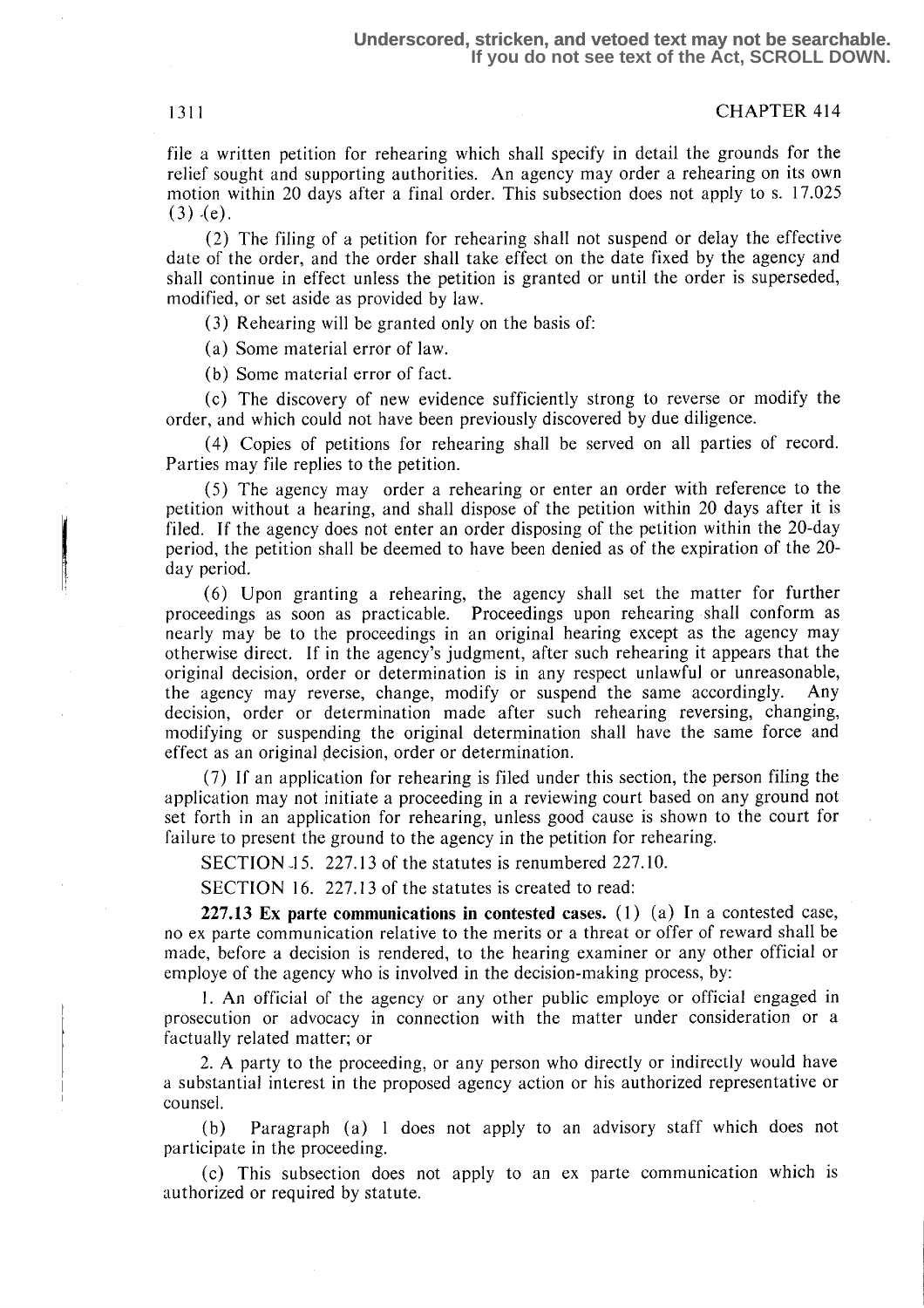(d) This subsection does not apply to an ex parte communication by an official or employe of an agency which is conducting a class 1 proceeding.

(e) This subsection does not apply to any communication made to an agency in response to a request by the agency for information required in the ordinary course of its regulatory functions by rule of the agency.

(2) A hearing examiner or other agency official or employe involved in the decision-making process who receives an ex parte communication in violation of sub. (1) shall place on the record of the pending matter the communication, if written, a memorandum stating the substance of the communication, if oral, all written responses to the communication and a memorandum stating the substance of all oral responses made, and also shall advise all parties that the material has been placed on the record; however, any writing or memorandum which would not be admissible into the record if presented at the hearing shall not be placed in the record, but notice of the substance or nature of the communication shall be given to all parties. Any party desiring to rebut the communication shall be allowed to do so, if the party requests the opportunity for rebuttal within 10 days after notice of the communication. The opportunity for rebuttal within-10 days after notice of the communication. hearing examiner or agency official or employe may, if he deems it necessary to eliminate the effect of an ex parte communication received by him, withdraw from the proceeding, in which case the agency shall assign a successor.

SECTION 17. 227.14 of the statutes is renumbered 227.11.

SECTION 18. 227.14 of the statutes is created to read:

227.14 Licenses.  $(1)$  When the grant, denial or renewal of a license is required to be preceded by notice and opportunity for hearing, the provisions of this chapter concerning contested cases apply.

(2) When a licensee has made timely and sufficient application for the renewal of a license or a new license with reference to any activity of a continuing nature, the existing license does not expire until the application has been finally acted upon by the agency, and, if the application is denied or the terms of the new license are limited, until the last day for seeking review of the agency decision or a later date fixed by order of the reviewing court.

(3) Except as otherwise specifically provided by law, no revocation, suspension, annulment or withdrawal of any license is lawful unless the agency gives notice by mail to the licensee of facts or conduct which warrant the intended action and the licensee is given an opportunity to show compliance with all lawful requirements for the retention of the license. If an agency finds that public health, safety or welfare imperatively requires emergency action and incorporates a finding to that effect in its order, summary suspension of a license may be ordered pending proceedings for revocation or other action. Such proceedings shall be promptly instituted and determined.

SECTION 19. 227.15 of the statutes is amended to read:

 $227.15$  Judicial review; orders reviewable. Administrative decisions, which  $\frac{d\textrm{irectly}}{dt}$ adversely affect the legal rights, duties or privileges substantial interests of any person, whether by action or inaction, whether affirmative or negative in form, except the decisions of the department of revenue, the commissioner of banking, the commissioner of credit unions and the commissioner of savings and loan, shall be subject to judicial review as provided in this chapter; but if specific statutory provisions require a petition for rehearing as a condition precedent, review shall be afforded only after such petition<br>is filed and determined.

SECTION 20. 227 .16 (1) of the statutes is amended to read: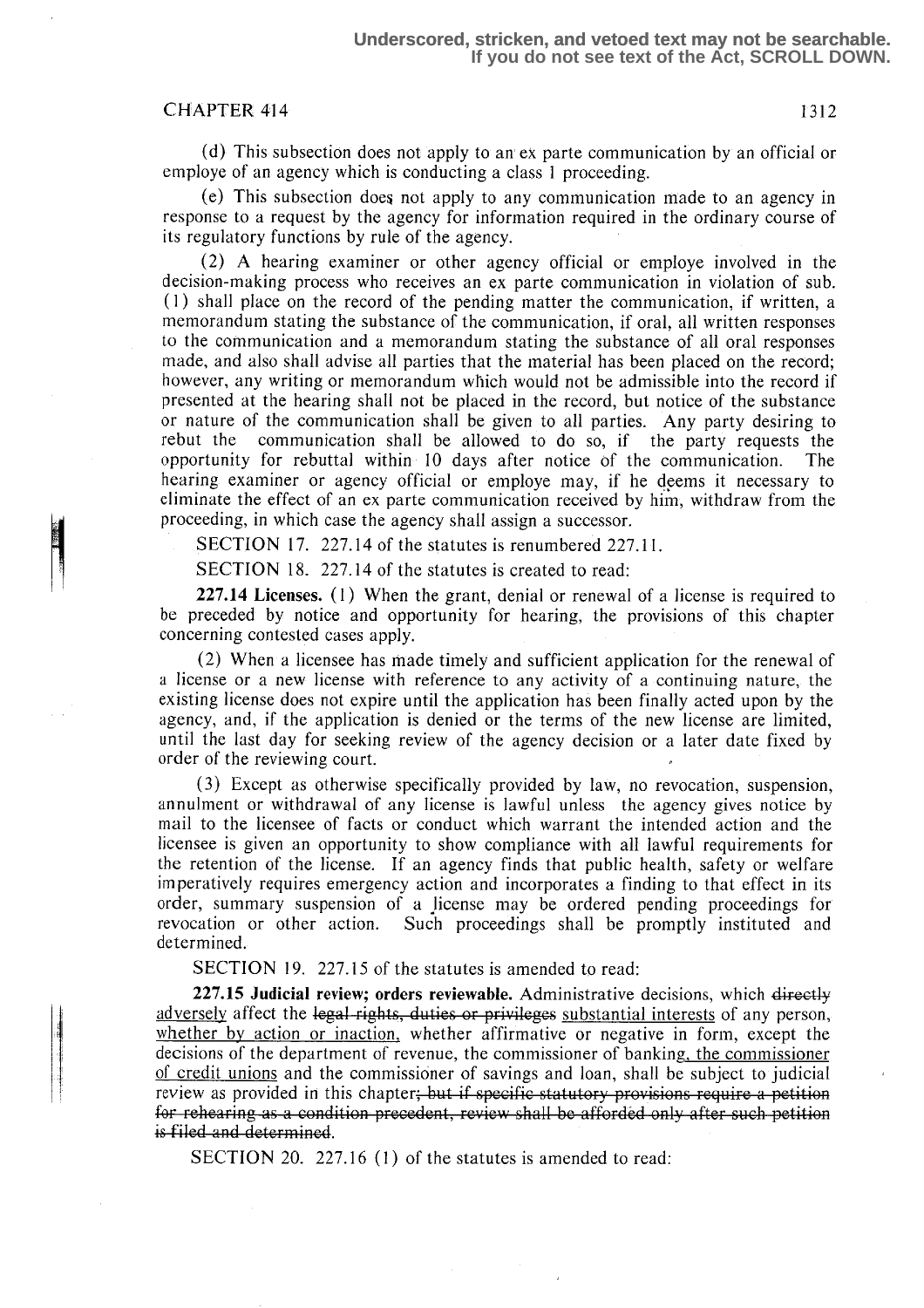227.16 (1) Except as otherwise specifically provided bylaw, any person aggrieved by a decision specified in s. 227.15 and directly affected thereby shall be entitled to judicial review thereof as provided in this chapter.

Proceedings for review. shall be instituted by serving a petition therefor personally or by registered mail upon the agency or one of its members or upon its secretary or clerk officials, and by filing such petition in the office of the clerk of the circuit court for <del>Dane county</del> the county where the trial shall be held pursuant to ch.  $261$  except s. 261.01 (9) (unless a different place of review is expressly provided by law), all within 30 days after the service of the decision of the agency upon all parties as provided in s.  $227.14$   $227.11$  or, in cases where a rehearing is requested, within 30 days after service of the order finally disposing of the application for such rehearing, or within 30 days after the final disposition. by operation of law of any such application for rehearing.

 $(b)$  The petition shall state the nature of the petitioner's interest, the fact facts showing that petitioner is a person aggrieved and directly affected by the decision, and the grounds specified in s.  $227.20$  upon which petitioner contends that the decision should be reversed or modified. The petition may be amended, by leave of court, though the time for serving the same has expired: The petition shall be entitled in the name of the person serving the same it as petitioner and the name of the agency whose decision is sought to be reviewed as respondent, except that in petitions for review of decisions of the <del>tax appeals commission or of the banking review board, the</del><br>consumer credit review board or the credit union review board, or of the savings and<br>loan review board, the department of revenue or t consumer credit review board or the credit union review board, or of the<br>loan review board, the department of revenue or the commissioner of bar<br>commissioner of equines and loan as the sess may be shall be the named onsumer credit review board or the credit union review board, or of the savings and<br>oan review board, the department of revenue or the commissioner of banking or the<br>commissioner of savings and loan, as the case may be sha commissioner of savings and loan, as the case may be, shall be the named respondent except as provided in sub.  $(1m)$  following agencies, the latter agency specified shall be the named respondent:

1. The tax appeals commission, the department of revenue.

2. The banking review board or the consumer credit review board, the commissioner of bankine.

3. The credit union review board, the commissioner of credit unions.

4. The savings and loan review board, the commissioner of savings and loan, except if the petitioner is the commissioner of savings and loan, the prevailing parties before the savings and loan review board shall be the named respondents.

 $(c)$  Copies of the petition shall be served, personally or by registered mail certified mail, or, when service is timely admitted in writing, by first class mail, not later than 30 days after the institution of the proceeding, upon all parties who appeared before the agency in the proceeding in which the order sought to be reviewed was made; and for For the purpose of such service the agency upon request shall before the savings and ioan review board shall be the named respondents.<br>
(c) Copies of the petition shall be served, personally or by registered mail<br>
certified mail, or, when service is timely admitted in writing, by fi certify to the petitioner the names and addresses of all such parties as disclosed by its records, which certification shall be conclusive.

 $(d)$  The agency (except in the case of the tax appeals commission and the banking review board, the consumer credit review board, the credit union review board, and the savings and loan review board) and all parties to the proceeding before it, shall have the right to participate in the proceedings for review. The court<del>, in its discret</del> may permit other interested persons to intervene.

SECTION 21. 227.16 (1m) of the statutes is repealed.

SECTION 21m. 227.16 (2) of the statutes is amended to read:

227 .16 (2) Every person served with the petition for review as provided in this section and who desires to participate in the proceedings for review thereby instituted shall serve upon the petitioner, within 20 days after service of the petition upon such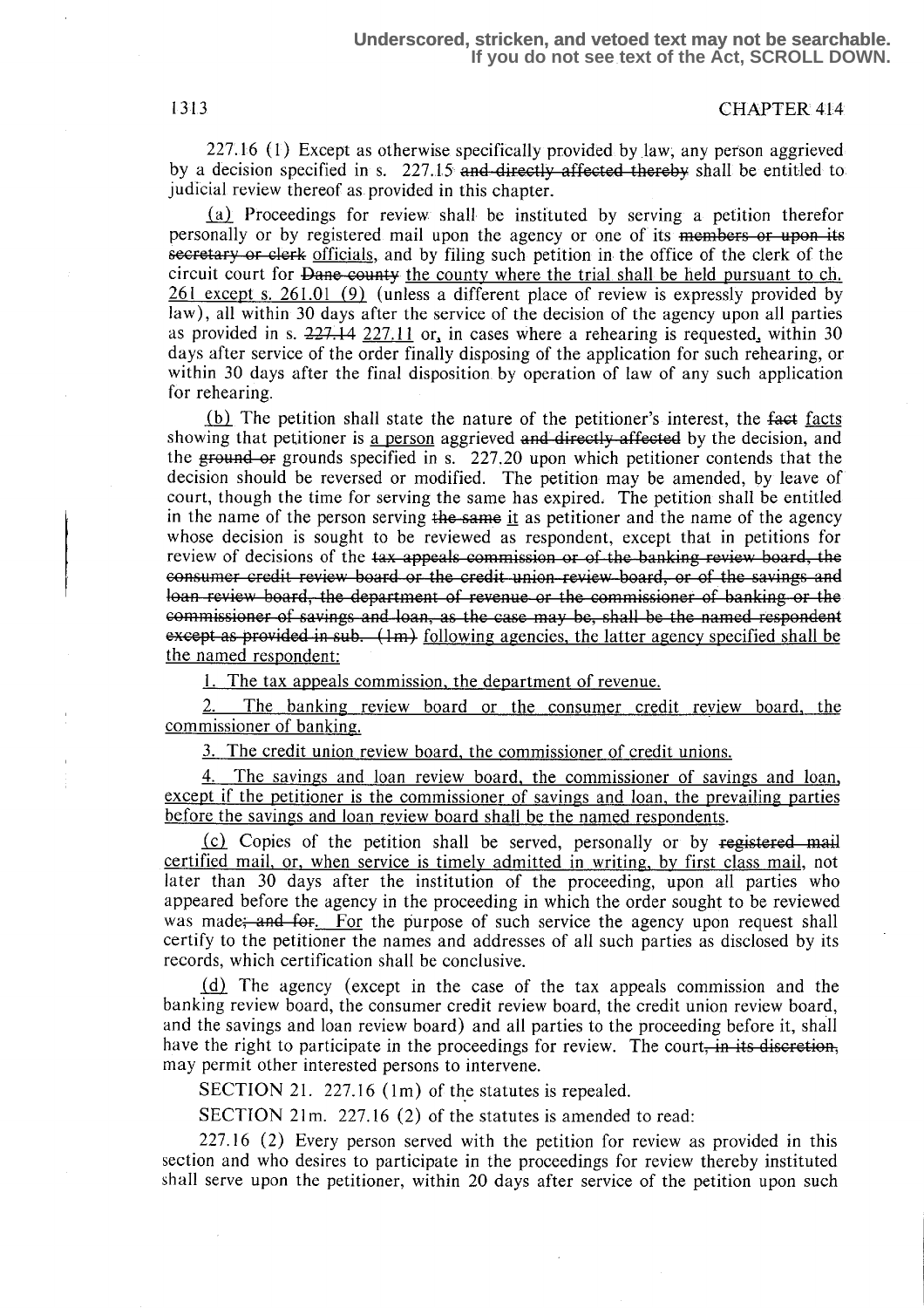person, a notice of appearance clearly stating his position with reference to each material allegation in the petition and to the affirmance, vacation or modification of the order or decision under review. Such notice, other than by the named respondent, shall also be served on the named respondent and the attorney-general, and shall be filed, together with proof of required service thereof, with the clerk of the reviewing court within 10 days after such service. Service of all subsequent papers or notices in such proceeding need be made only upon the petitioner and such other persons as have served and filed the notice as herein provided in this subsection or have been permitted to intervene in said proceeding, as parties thereto, by order of the reviewing court.

SECTION 22. 227.19 (3) of the statutes is amended to read:

227.19 (3) Within 20 days after the time specified in section  $\leq$  227.16 for filing notices of appearance in any proceeding for review, any respondent who has served such notice may move to dismiss the petition as filed upon the ground that such petition, upon its face, does not state facts sufficient to show that the petitioner named therein is a person aggrieved and directly affected by the decision sought to be reviewed. Upon the hearing of such motion the court may grant the petitioner leave to amend the petition if the amendment as proposed shall have been served upon all respondents prior to such hearing. If so amended the court may consider and pass upon the validity of the amended petition without further or other motion to dismiss the same by any respondent.

SECTION 23. 227.20  $(1)$  of the statutes is repealed.

SECTION 24. 227.20 (2) of the statutes is renumbered 227.20 (10) .

SECTION 25. 227.20 (1) to (9) of the statutes are created to read:

227.20 (1) The review shall be conducted by the court without a jury and shall be confined to the record, except that in cases of alleged irregularities in procedure before the agency, testimony thereon may be taken in the court and, if leave is granted to take such testimony, depositions and written interrogatories may be taken prior to the date set for hearing as provided in ch. 887 if proper cause is shown therefor .

(2) Unless the court finds a ground for setting aside, modifying, remanding or ordering agency action or ancillary relief under a specified provision of this section, it shall affirm the agency's action.

(3) The court shall separately treat disputed issues of agency procedure, interpretations of law, determinations of fact or policy within the agency's exercise of delegated discretion.

(4) The court shall remand the case to the agency for further action if it finds that either the fairness of the proceedings or the correctness of the action has been impaired by a material error in procedure or a failure to follow prescribed procedure.

(5) The court shall set aside or modify the agency action if it finds that the agency has erroneously interpreted a provision of law and a correct interpretation compels a particular action, or it shall remand the case to the agency for further action under a correct interpretation of the provision of law.

(6) If the agency's action depends on any fact found by the agency in a contested case proceeding, the court shall not substitute its judgment for that of the agency as to the weight of the evidence on any disputed finding of fact. The court shall, however, set aside agency action or remand the case to the agency if it finds that the agency's action depends on any finding of fact that is not supported by substantial evidence in the record.

(7) If the agency's action depends on facts determined without a hearing, the court shall set aside, modify or order agency action if the facts compel a particular